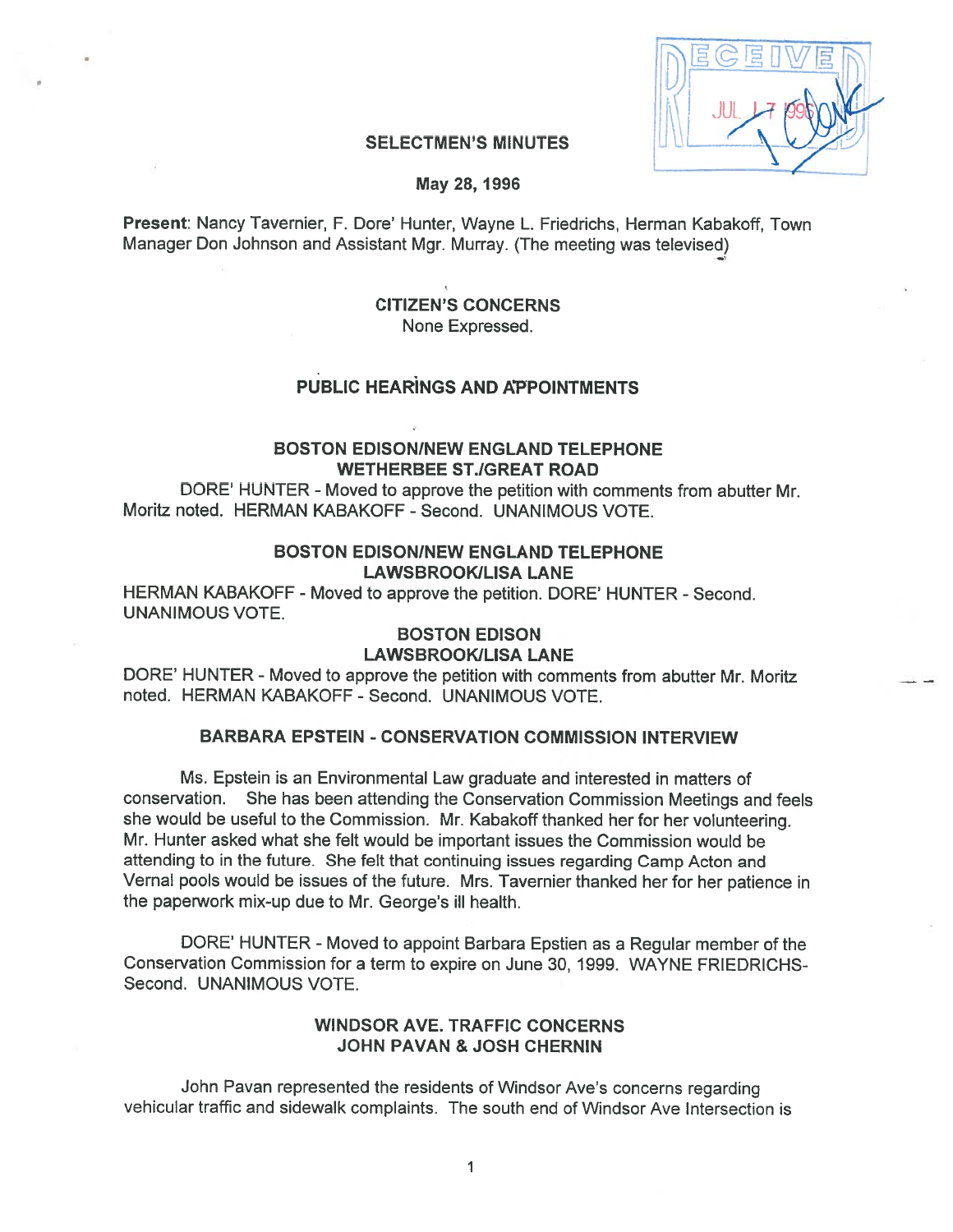dangerous and the intersection of Windsor at Mass Ave. has sight problems in their opinion. They were also concerned with the fragmented condition of the sidewalks<br>serving Windsor Ave.. They feel that the issues will be worsened when the ITC is up and running. They want the Board's and Town's help to implement the suggested changes.<br>Several residents made presentations and spoke in regard to the issues they feel are in question and representatives of the ITC also spoke in support the residents concerns. They submitted <sup>a</sup> petition that had been started earlier but the effort to address these issues have been accelerated upon the learning of the ITC use for the day care center on Central Street.

Nancy Tavernier commented on Town Engineer David Abbt's memo. She felt the sidewalk issue was one that could be easily addressed. The Town has performed the traffic speed testing and it came out to be within the accepted range and therefore the speed limit of 30 is valid. Many residents disagreed with the testing results. Nancy reminded them that it was done by a machine. The same results were obtained in 1994 when the Town did the testing of this area.

Mr. Chernin suggested <sup>a</sup> one-way from Mass Ave. To Pearl Street as solution. The Board felt that would just move the problem to another area.

Mr. Kabakoff asked about ITC impact on traffic on Windsor Ave. ITC has 107 children with 125 trips in the am and more spaced out in afternoon-evening pickups and that their calculations appeared to add 10% more traffic on to Windsor Ave. They have no intention on increasing he number of clients at this proposed facility, so the traffic would not double as previously stated.

Mr. Hunter felt we could do the crosswalk painting without much wait, and possibly change the geometry of the Street at Central Street to slow the traffic in the future. He was opposed to the one-way suggestion.

After entertaining all the concerns, the Board asked staff to prepare an RFP for Board review. The RFP should include the Banning of parking at the corner of Mass Ave. And Windsor, having the geometry of Central Street at Mass. Ave. To Pearl Street and the installation of crosswalks. The Board hoped to discuss proposed issues/solutions at the June 25th meeting if possible.

## THE ACTON JAZZ CAFE - 452 Great Road COMMON VICTULLER'S LICENSE

HERMAN KABAKOFF- Moved to approve the Common Victualler's License for the Acton Jazz Cafe. DORE' HUNTER - SECOND.. UNANIMOUS VOTE.

## THE ACTON JAZZ CAFE - 452 Great Road ENTERTAINMENT LICENSE

F. DORE' HUNTER - Moved to approve the ENTERTAINMENT LICENSE for the Acton Jazz Cafe. WAYNE FRIEDRICHS - Second. UNANIMOUS VOTE.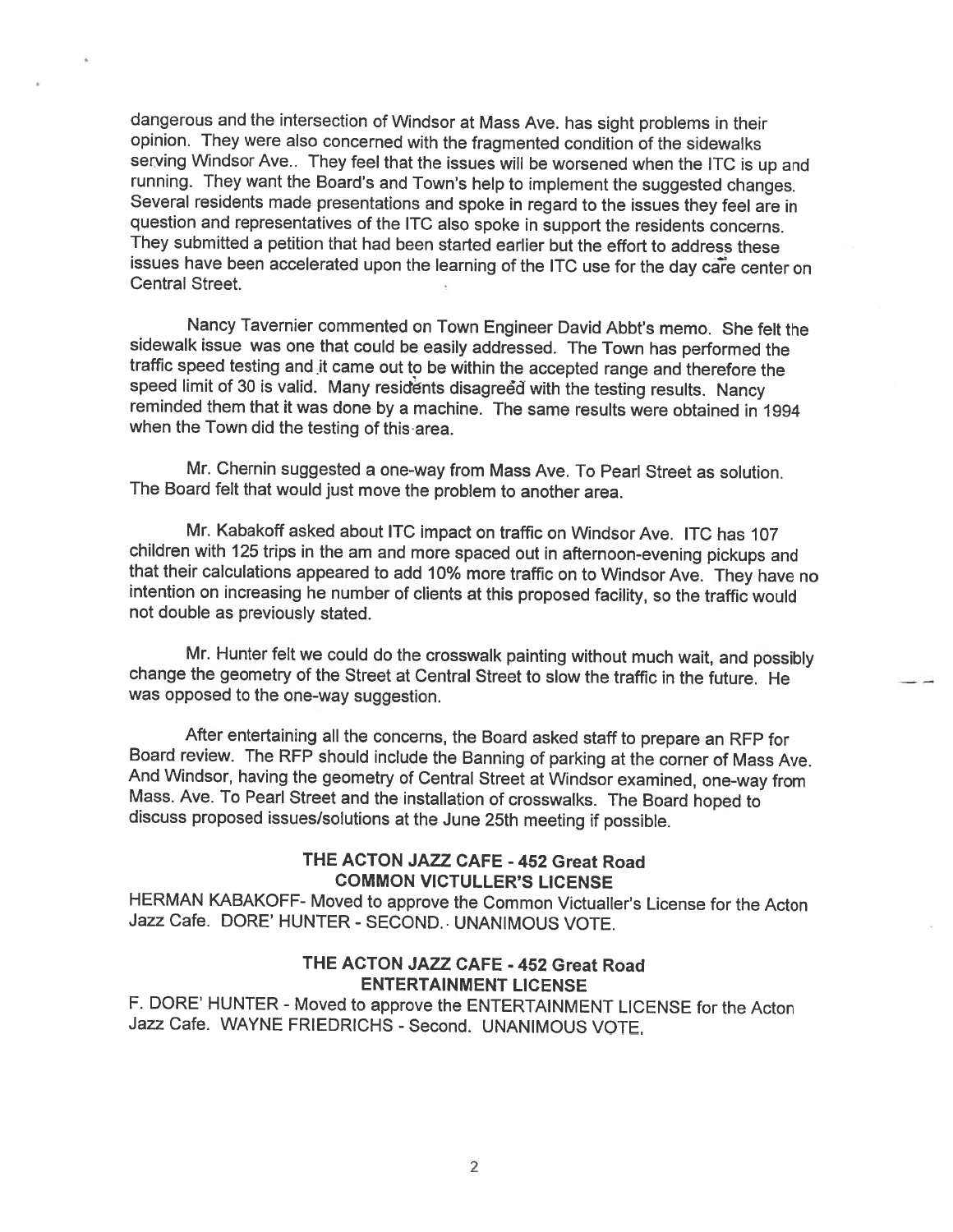# THE ACTON JAZZ CAFE 452 Great Road TRANSFER, ALTERATION OF PREMISES AND PLEDGE OF LICENSE

DORE' HUNTER - Moved to approve the Transfer, Alteration of Premises, and Pledge of License from David's Bistro to Robert Rosenberg, d/b/a The Acton Jazz Cafe. HERMAN KABAKOFF - Second. UNANIMOUS VOTE.

## ANDREW MAGEE -CONSERVATION COMMISSION INTERVIEW

The Board noted Mr. Magee's impressive resume and qualifications and thanked him for his volunteerism. DORE' HUNTER - Moved to appoint Mr. Magee as an Associate Member of the Conservation Commission. HERMAN KABAKOFF - Second.-UNANIMOUS VOTE.

 $\mathcal{F}_{\mathcal{F}}$ 

#### SELECTMEN'S BUSINESS

#### MAKAHA DECISION

Mr. Kabakoff noted that again he would not be participating in the process of determining the actions to be taken in regard to the Liquor License Violation before the Board.

Mr. Hunter discussed his draft decision and the Board agreed except that Mrs. Tavernier felt that finding 3, Hindering had been proven by PtI. Prehi's report of the incident.

Mr. Fredrichs felt the two week suspension was more in line for a violation of this type. Mr. Hunter had suggested in his decision that three days would be levied. Mrs. Tavernier felt the three days was too short of <sup>a</sup> time for the violations and suggested two weekends. The Board members further discussed the length of the suspension and decided that seven consecutive days over <sup>a</sup> weekend would be made.

NANCY TAVERNIER - Moved to suspend the Liquor License from Friday, May 31, 1996 at 1:00A.M. until 1:00A.M. on Friday, June 7, 1996. WAYNE FREDRICHS - Second. UNANIMOUS VOTE.

DORE' HUNTER - Moved to approve the written Decision with amendments to the Charge three. WAYNE FREDRICHS - Second. UNANIMOUS VOTE.

Mr. Kabakoff stated that he would be writing his thoughts on the Board's action in <sup>a</sup> memo to the Board. Mr. Kabakoff again joined the discussion of limiting operation hours. The Board further discussed changing the closing time of the restaurant from 1:00 A.m. until 12:00 A.M. to be in line with other restaurants as they felt it is inconsistent with other closing times and that that may be why they have these incidents. <sup>A</sup> notice to all those with 1:00 A.M. closing times will be sent notifying them of the Board's intent to limit the hours to 12:00 A.M. at renewal time to all those who are open after midnight. This would be an administrative issue and licensee's would be <sup>g</sup>iven time to comment on this change.

#### ROSEN ASSOCIATES

Mr. Kabakoff noted that Rosen has decided to pass on the CAA site at this time. He thanked all those who participated in the very active campaign on behalf of the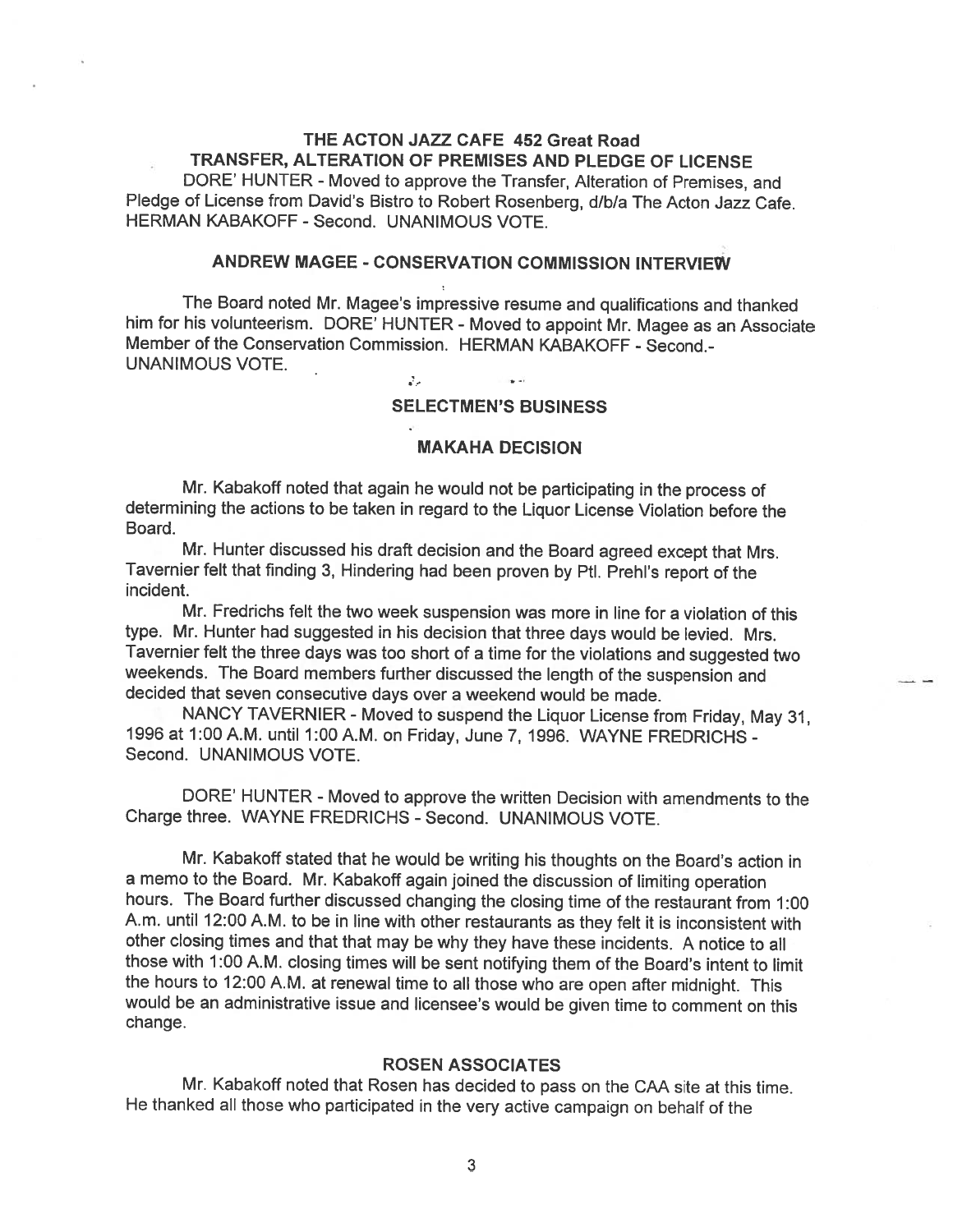community. Mr. Hunter also noted his appreciation with the neighboring communities as well as staff participation in defeating this proposed Mall.

## ALG DISCUSSIONS

The Board reviewed Mrs. Tavernier's memo regarding the issues to be addressed at upcoming meetings. (Point <sup>A</sup> moving Town meeting and election to May) Dore' felt that we should be looking in to it and felt it had merit.

(Point <sup>D</sup> Development of <sup>a</sup> Timeline) They felt that would also be beneficial (Point <sup>E</sup> Free Cash Certification) The Board agreed that it would be very beneficial to have the Free Cash money numbers. The Board asked staff to restore the audit schedule to ensure this. Mr. Kabakoff asked for the cost of this restoration. Mr. Murray indicated he was working with the auditors on <sup>a</sup> package of costs and would update the board as they progressed.  $\mathcal{J}_{\mathcal{F}^{\pm}}$ 

## 2001

Bart Wendell has agreed to continue to lead the process. The next meeting after discussion was decided on for September 11, 1996.

## FORT DEVENS REUSE

Mr. Kabakoff noted the recent letter from Steve Joncas. Don Johnson said Roland Barti will be responding to this letter

#### MPO NOMINATION

The Board was asked to nominate <sup>a</sup> member to the MPO for two year term. The Board decided to postpone any appointments to this until later.

## CONSENT AGENDA

DORE' HUNTER - Moved to Approve as printed. HERMAN KABAKOFF - Second. UNANIMOUS VOTE. The Board noted that they wanted to schedule the Prison Advisory Committee in at <sup>a</sup> later meeting to get an update.

#### TOWN MANAGER'S REPORT

#### Willow Street Intersection Improvements

Don Johnson discussed the recent staff and consultant reports and asked if the Board had any interest in pursuing or scheduling <sup>a</sup> public hearing for further discussions. The Spruce Street/Arlington Street issues at the Post Office were also discussed. The Town Manager reported that staff has asked the owner of the bush if we could move it for them. They were totally against us or them touching the bush. The Board then discussed proposal of <sup>a</sup> four way stop and no parking on Arlington Street alternatives. No action was taken.

OLYMPIC TORCH - The Town Manager notified the Board that Steve Graham was chosen to take the torch through Acton on June 15th. They will be going through Acton on route 27. They will not be stopping, however, there will be <sup>a</sup> ceremony held in the <sup>K</sup> Mart vicinity.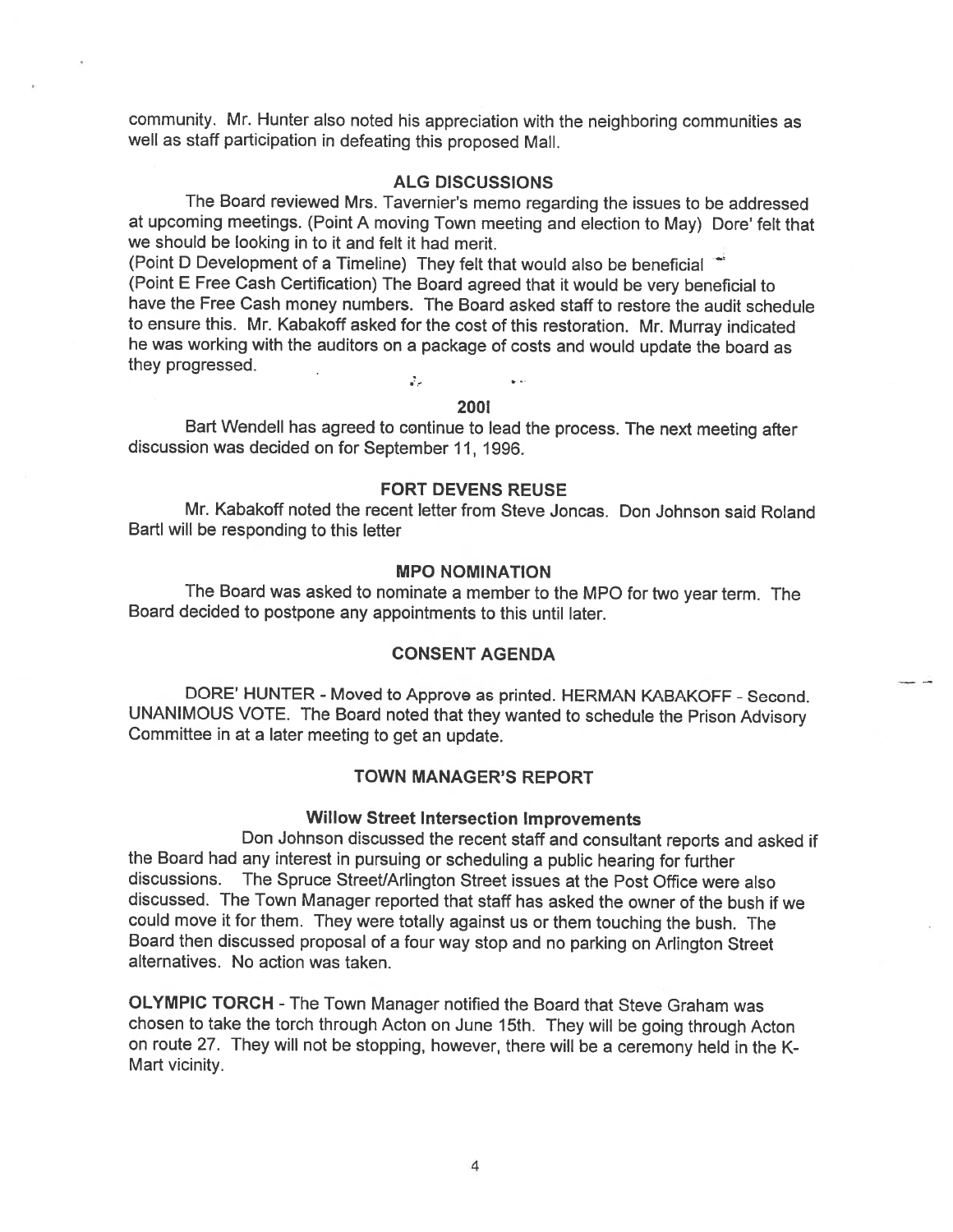NARA- The Town Manager reminded the Board of the Monday Board of Appeals Hearing on the NARA.

WAYNE FRIEDRICHS - Moved to adjourn into Executive Session for the purpose of discussing Contract Negotiations- HUNTER -Second. UNANIMOUS VOTE. Roll Call taken by Clerk, All Ayes.

 $\mathcal{J}_\rho$ 

The Board adjourned at 10:30 P.M.

Christine M. Joy $\sharp$ e  $V$ **Recording Secty!** May28, I 996.DOC

Clerk  $\overline{Date}$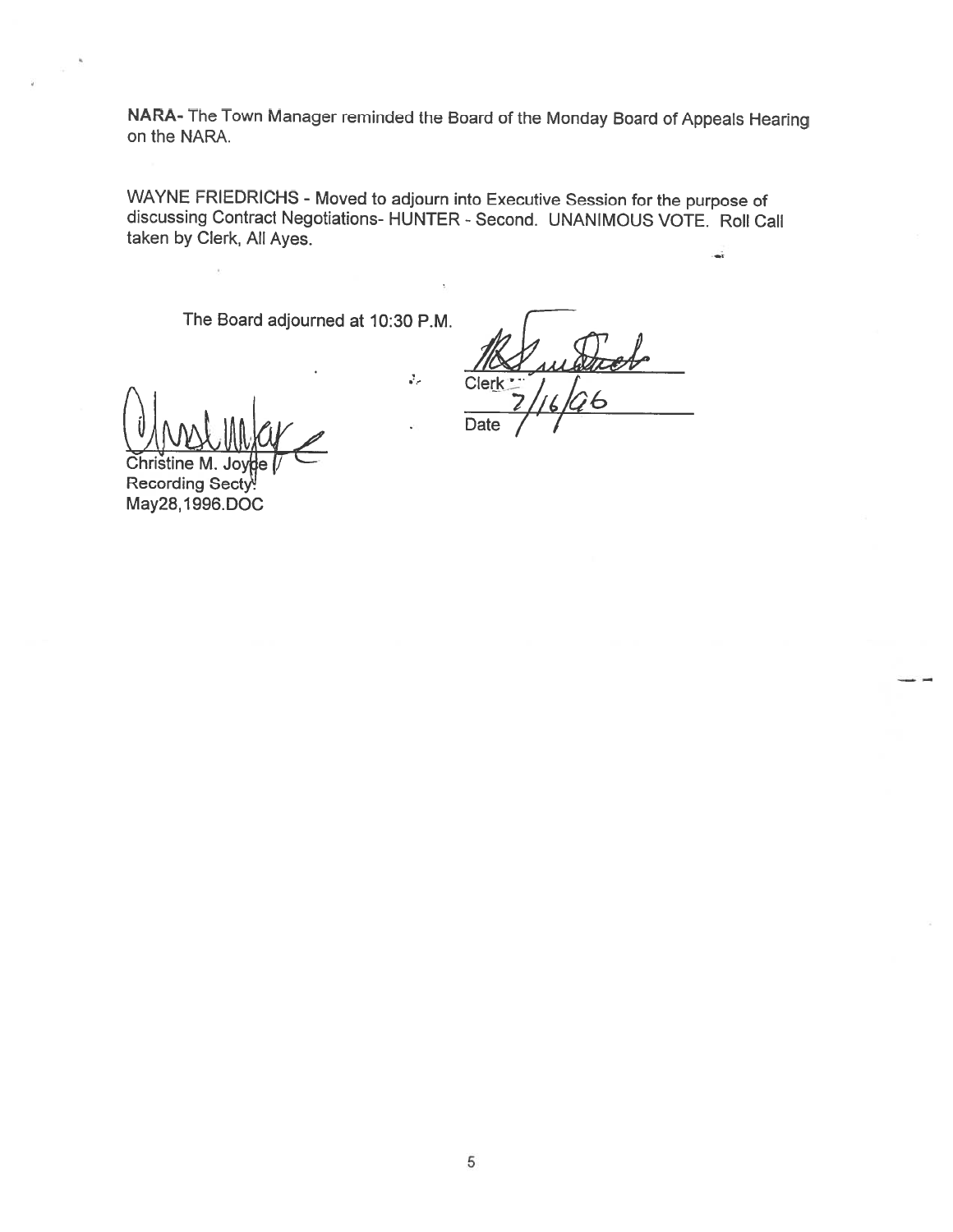TO Board of Selectmen

FROM: Nancy E. Tavernier, Chairman

SUBJECT: Selectmen's Report

# AGENDA Room 204

# MAY 28, 1996

iar ex

- I. CITIZEN'S CONCERNS
- II. PUBLIC HEARINGS & APPOINTMENTS
- 1. 7:31 BOSTON EDISON & NEW ENGLAND TELEPHONE Wetherbee St/Great Road -Enclosed <sup>p</sup>lease find <sup>a</sup> request and staff comment for Board action.

 $\mathcal{L}_{\mathcal{A}}$ 

- 2. 7:32 BOSTON EDISON & NEW ENGLAND TELEPHONE -Laws Brook Rd/Lisa Lane -Enclosed <sup>p</sup>lease find <sup>a</sup> request and staff comment for Board action.
- 3. 7:33 BOSTON EDISON -Laws Brook Road/Lisa Lane -Enclosed <sup>p</sup>lease find <sup>a</sup> request and staff comment for Board action.
- 4. 7:35 BARBARA EPSTEIN -CONSERVATION COMMISSION INTERVIEW Enclosed <sup>p</sup>lease find Ms. Epstein's Citizen Resource Sheet and comment from VCC.
- 5. 7:45 JOSH CHERNIN and JOHN PAVAN- Enclosed <sup>p</sup>lease find <sup>a</sup> memorandum from Josh Chemin and John Pavan regarding traffic concerns on Windsor Ave. and Central  $\overline{1}$ Street.
- 6. 8:00 THE ACTON JAZZ CAFE <sup>452</sup> Great Road -COMMON VICTULLER'S LICENSE -Enclosed <sup>p</sup>lease find <sup>a</sup> request for <sup>a</sup> Common Victuller's License and an Entertainment License for the Acton Jazz Cafe with staff comment for Board review and action.
- 7. 8:05 THE ACTON JAZZ CAFE <sup>452</sup> Great Road -TRANSFER OF AN ALL ALCOHOLIC BEVERAGE LICENSE - Enclosed <sup>p</sup>lease find <sup>a</sup> request to transfer the Liquor license with staff comment for Board action. In addition, Mr. Rosenberg has requested approval of the Pledge of the License to David Vadenais.
- 8. 8:30 ANDREW MAGEE CONSERVATION COMMISSION INTERVIEW Enclosed <sup>p</sup>lace find Mr. Magee's Citizen Resource Sheet and recommendation from the VCC.

III. SELECTMEN'S BUSINESS

9. MAKAHA DECISION - Enclosed <sup>p</sup>lease find Selectmen comment and staff recommendation for Board review and action.

10. ROSEN ASSOCIATES - Enclosed please find materials relating to the Auto Auction parcel for Board discussion.